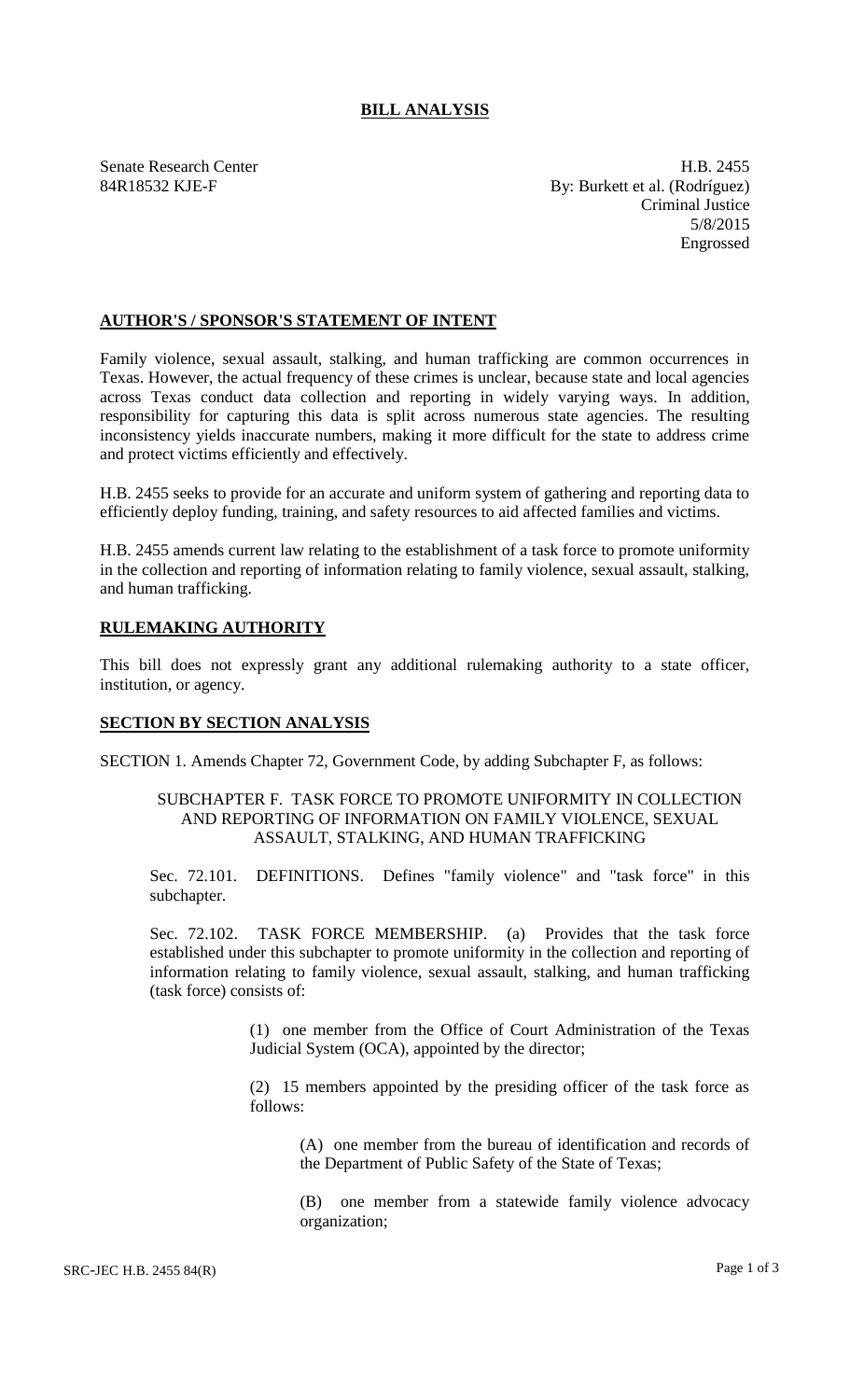(C) one member from a statewide sexual assault advocacy organization;

(D) one member who is a prosecuting attorney with experience in obtaining protective orders in cases involving family violence, sexual assault, stalking, or human trafficking;

(E) one member who is a magistrate with experience in issuing orders for emergency protection under Article 17.292 (Magistrate's Order for Emergency Protection), Code of Criminal Procedure;

(F) one member who is a judge or an associate judge with experience in issuing protective orders in cases involving family violence, sexual assault, stalking, or human trafficking;

(G) one member from The University of Texas School of Law Domestic Violence Clinic;

(H) one member who is from an organization that receives federal funding under the legal assistance for victims grant program and who has expertise in issues related to family violence, sexual assault, or stalking;

(I) two members from a law enforcement agency, including one member who is a constable;

(J) one member from the Texas Center for the Judiciary;

(K) one member from the Texas Municipal Courts Education Center;

(L) one member from the Texas Justice Court Training Center;

(M) one member from the County and District Clerks' Association of Texas; and

(N) one member from the child support division of the office of the attorney general; and

(3) any other member whom the presiding officer determines to be appropriate and who consents to serve on the task force.

(b) Provides that the presiding officer of the task force is the member who represents OCA.

(c) Provides that appointed members of the task force serve at the will of the appointing authority. Requires that a vacancy on the task force be filled in the same manner as the original appointment.

Sec. 72.103. MEETINGS; COMPENSATION. (a) Requires the task force to meet at the call of the presiding officer.

(b) Provides that members of the task force serve without compensation or reimbursement for expenses.

Sec. 72.104. DUTIES. (a) Requires the task force to:

(1) solicit and receive reports and testimony from individuals, state and local agencies, community-based organizations, and other public and private organizations, including: